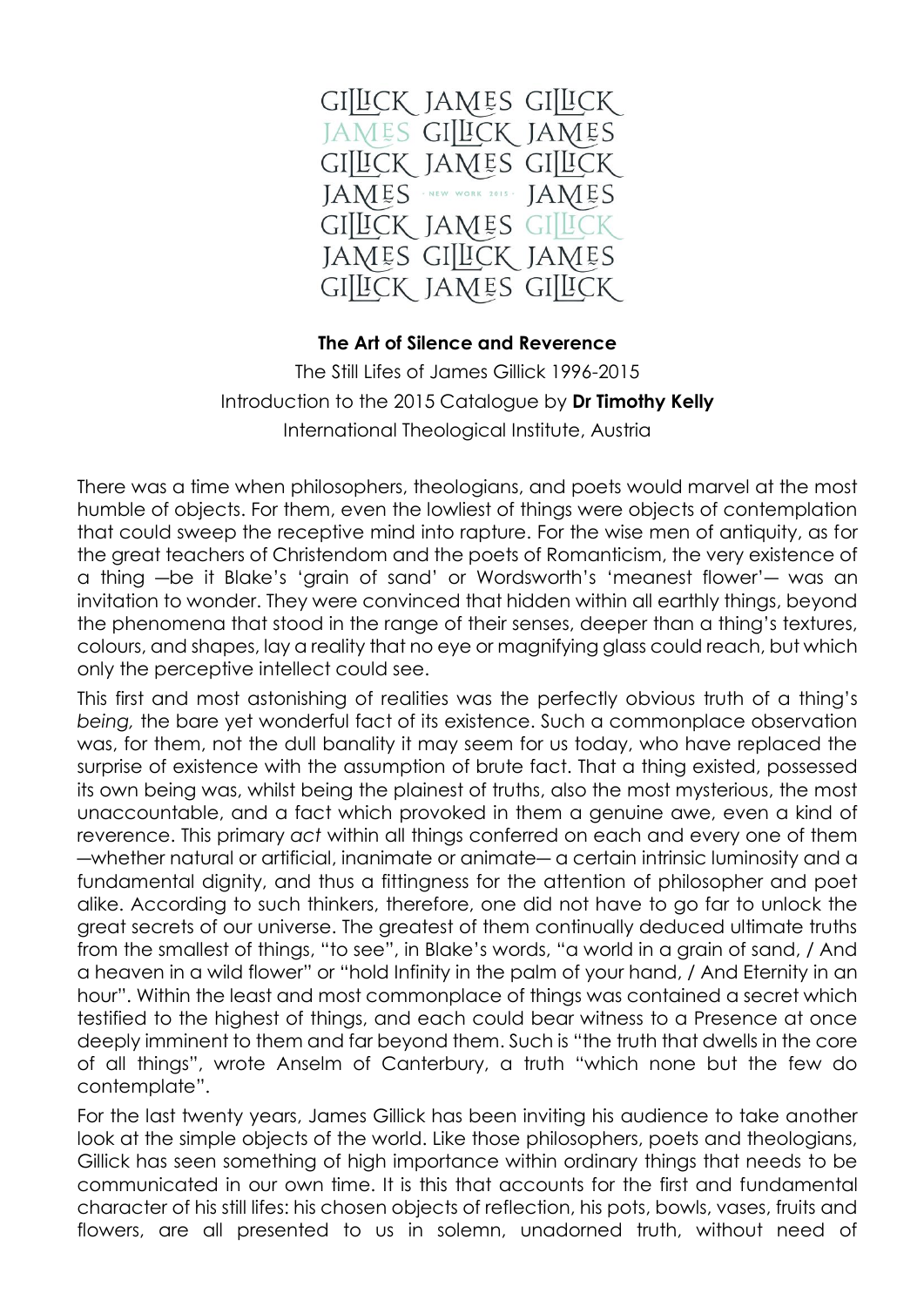embellishment or commentary. Unlike most creative artists of our time, Gillick does not aspire towards cleverness or novelty, nor does he resort to the sophisticated symbolism or allegory of his great 17th century Dutch predecessors. Rather, he seeks to perform an act of simple disclosure. This essential feature of his work is a consequence of a certain artistic modesty that underlies it. We have in James Gillick an artist who does not set out to impose himself upon his audience but to achieve something more difficult and spiritually enduring: to expose these simple, domestic artefacts in their first and original dignity, as though in a state of nakedness. It is this underlying intention and attitude that gives his works their two principal attributes: a serene objectivity and an uncommon sense of calm.

We will be able to understand these special qualities of Gillick's still lifes once we recognise the exceptional level of proficiency that underlies them. It is the mastery of his technique that gives Gillick the freedom to communicate his chosen objects so truthfully. The impeccability of his craftsmanship (which unites him so reassuringly to the great and past masters of this genre) means he is never tempted to distract us by flippancy or self-conscious originality. A lesser craftsman could not easily set out with such purity of intention, such simplicity of purpose. This is the basis of an important and somewhat paradoxical feature in Gillick's still lifes, namely, that their spiritual intensity is largely a consequence of their intense clarity and sense of palpability. In every Gillick still life, the observable texture, line, shape, weight, light and colour of the object of his contemplation is rendered not only in the sincerity of natural light, but with exquisite accuracy and tremendous concentration of attention.

Yet, as I have said, all this is at the service of something greater. Paradoxically, it is Gillick's ability to express the palpable materiality of his objects with such intense clarity that enables his still lifes to have such a pleasingly metaphysical impact. This is because the sharp, empirical concreteness of his objects actually bears witness to something greater and more imminent to each artefact than its own contours and textures: the forthright objectivity of its existence, the marvellous truth of its being. It is indeed a paradox that such intense fidelity to the surface of a thing should serve to bear witness to its invisible and luminous interiority, but this is the very state of affairs recognised by those philosophers and poets we mentioned. Gillick's treatment of texture, contour, weight and light are the outward signs ―the beautiful and noble outward signs― of an unadorned fidelity to the truth of things, the truth both visible and invisible to our bodily eyes. In other words, this is a truth not exhausted by, or even subject to, empirical verification, but Anselm's deeper truth "in the core of all things that none but the few do contemplate".

In a civilisation based upon technology and the limits of empirical sciences, this art has simultaneously a special timeliness and timelessness. Every viewer of these still lifes intuits something greater, nobler, more beautiful and mysterious in the ordinary things of the world than before, and they propose to him a way of perceiving things that his schooling never taught him, and from which his culture relentlessly removes him. This partly accounts for the sense of repose, and even the nostalgia for something lost, that are experienced by the viewer of these pictures. Such an unusual impression is due to their capacity to awaken in the observer a forgotten though essential dimension of human life: that man is ordered first not to action, but to contemplation. This capacity of man to perceive the truth and thereby to reach out to it in love is what distinguishes him from the lower animals, and the still lifes of James Gillick bring every viewer back to this basic human vocation and, in a certain sense, momentarily satisfy it. Thus, they are able to bring a certain unexpected repose to the minds of those who view them. In the naked dignity of these pots, vases, bowls, fruits, where we are confronted with a renewed sense of the noble objectivity of things, every viewer is prompted to perceive their truth and, moreover, summoned to recognise the existence of truth *per se*. It is due to this serene